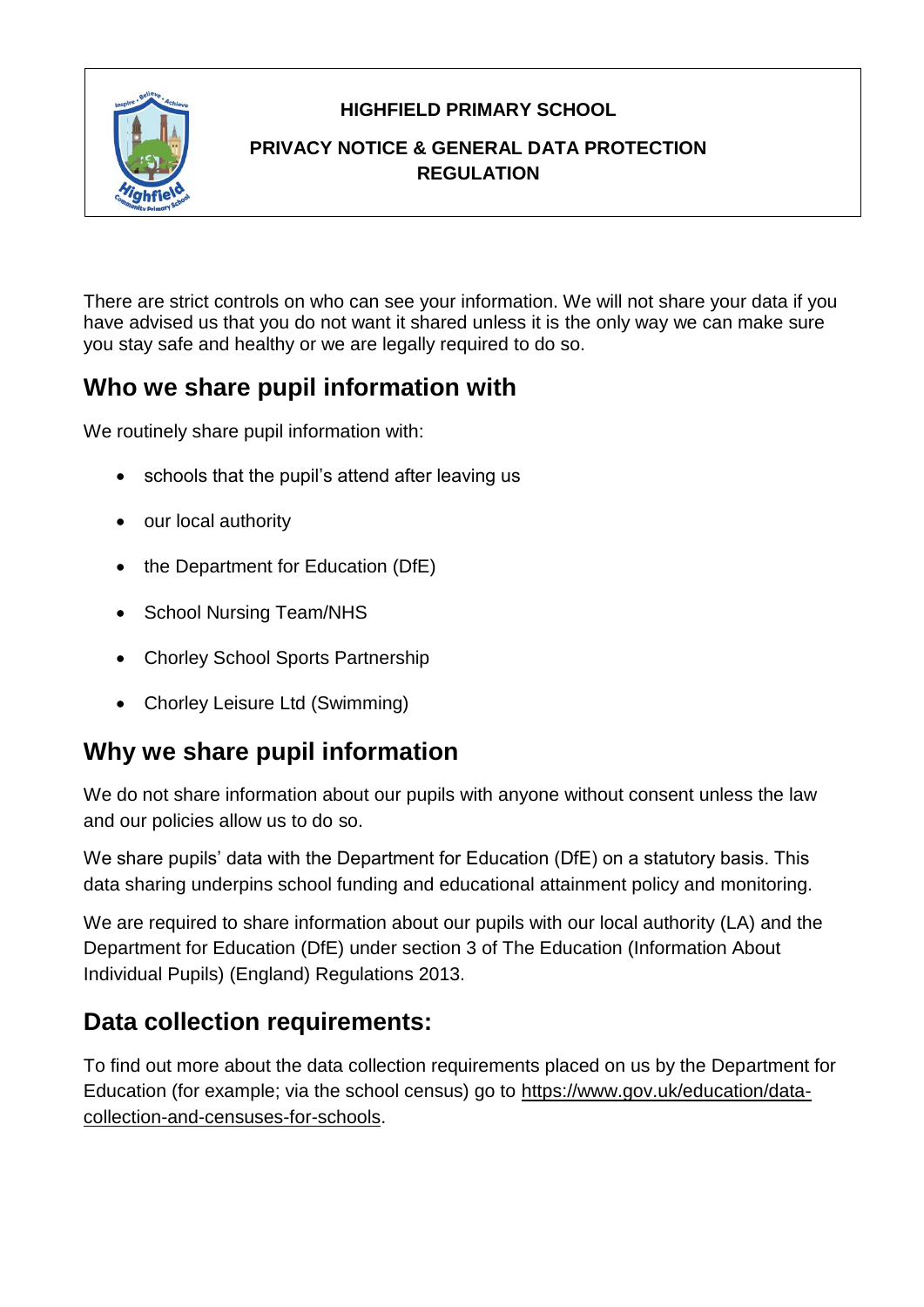# **The National Pupil Database (NPD)**

The NPD is owned and managed by the Department for Education and contains information about pupils in schools in England. It provides invaluable evidence on educational performance to inform independent research, as well as studies commissioned by the Department. It is held in electronic format for statistical purposes. This information is securely collected from a range of sources including schools, local authorities and awarding bodies.

We are required by law, to provide information about our pupils to the DfE as part of statutory data collections such as the school census and early years' census. Some of this information is then stored in the NPD. The law that allows this is the Education (Information About Individual Pupils) (England) Regulations 2013.

To find out more about the NPD, go to

[https://www.gov.uk/government/publications/national-pupil-database-user-guide-and](https://www.gov.uk/government/publications/national-pupil-database-user-guide-and-supporting-information)[supporting-information.](https://www.gov.uk/government/publications/national-pupil-database-user-guide-and-supporting-information)

The department may share information about our pupils from the NPD with third parties who promote the education or well-being of children in England by:

- conducting research or analysis
- producing statistics
- providing information, advice or guidance

The Department has robust processes in place to ensure the confidentiality of our data is maintained and there are stringent controls in place regarding access and use of the data. Decisions on whether DfE releases data to third parties are subject to a strict approval process and based on a detailed assessment of:

- who is requesting the data
- the purpose for which it is required
- the level and sensitivity of data requested: and
- the arrangements in place to store and handle the data

To be granted access to pupil information, organisations must comply with strict terms and conditions covering the confidentiality and handling of the data, security arrangements and retention and use of the data.

For more information about the department's data sharing process, please visit: <https://www.gov.uk/data-protection-how-we-collect-and-share-research-data>